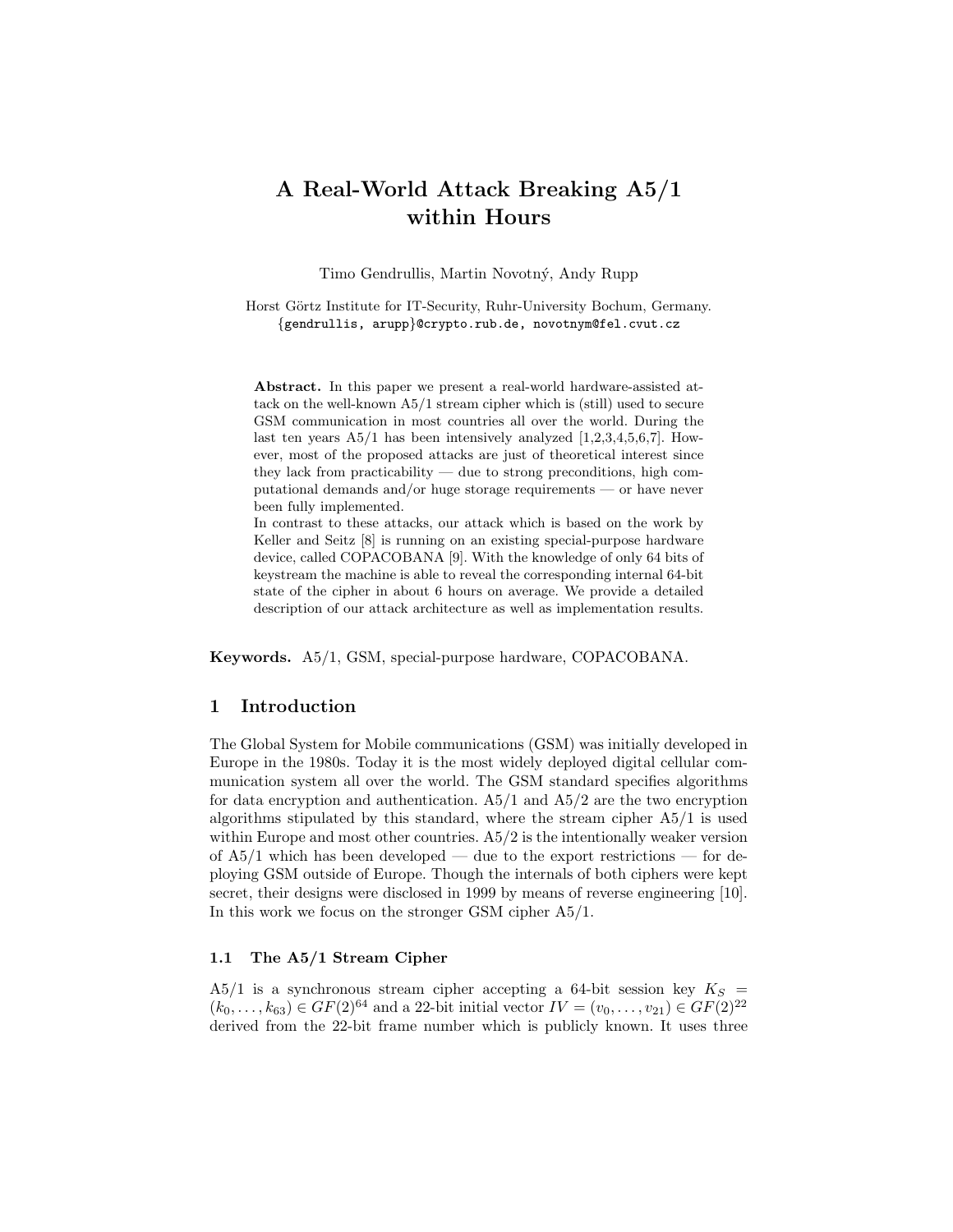linear feedback shift registers (LFSRs) R1, R2, and R3 of lengths 19, 22, and 23 bits, respectively, as its main building blocks (see Figure 1). The taps of the LFSRs correspond to primitive polynomials and, therefore, the registers produce sequences of maximal periods.  $R1, R2$ , and  $R3$  are clocked irregularly based on the values of the clocking bits (CBs) which are bits 8, 10, and 10 of registers R1, R2, and R3, respectively.

The A5/1 keystream generator works as follows. First, an initialization phase is run. At the beginning of this phase all registers are set to 0. Then the key setup and the IV setup are performed. In the initialization phase all three registers are clocked regularly and the key bits followed by IV bits are xored with the least significant bits of all three registers. Thus, after  $64 + 22 = 86$  clock-cycles the state  $S^i$  is achieved.

Based on this initial state  $S<sup>i</sup>$  the warm-up phase is performed where the generator is clocked for 100 clock-cycles and the output is discarded. This results directly in the state  $S^w$  producing the first output bit 101 clock-cycles after the initialization phase. Note that already during the warm-up phase and also during the stream generation phase which starts afterwards, the registers R1, R2, and R3 are clocked irregularly. More precisely, the stop/go clocking is determined by the bits  $R1[8]$ ,  $R2[10]$ , and  $R3[10]$  in each clock-cycle as follows: the majority of the three bits is computed, where the majority of three bits  $a, b, c$  is defined by  $maj(a, b, c) = ab + ac + bc$ . R1 is clocked iff R1[8] agrees with the majority.  $R2$  is clocked iff  $R2[10]$  agrees with the majority.  $R3$  is clocked iff  $R3[10]$  agrees with the majority. Regarding to Table 1 in each cycle at least two of the three registers are clocked. After these clockings, an output bit is generated from the values of  $R1$ ,  $R2$ , and  $R3$  by xoring their most significant bits.

|  | <b>Table 1.</b> Clockcontrol of $A5/1$ |  |  |  |
|--|----------------------------------------|--|--|--|
|--|----------------------------------------|--|--|--|

| CB of R1: $R1[8]$   0 0 0 1 0 1 1 1 |                |                |     |                                                                                                               |  |  |
|-------------------------------------|----------------|----------------|-----|---------------------------------------------------------------------------------------------------------------|--|--|
| CB of R2: $R2[10]$                  | $\overline{0}$ | $\overline{0}$ | - 1 | $0 \quad 1 \quad 0$                                                                                           |  |  |
| CB of $R3: R3[10]$                  |                |                |     | $0\quad 1\quad 0\quad 0\quad 1\quad 1\quad 0\quad 1$                                                          |  |  |
|                                     |                |                |     |                                                                                                               |  |  |
|                                     |                |                |     |                                                                                                               |  |  |
| Majority                            |                | 0              |     | $0 \t 0 \t 1 \t 1 \t 1 \t 1$                                                                                  |  |  |
| Clock $R1$ ?                        |                |                |     | $\sqrt{\sqrt{}}$ - $\sqrt{\sqrt{}}$                                                                           |  |  |
| $Clock$ $R2?$                       |                |                |     | $\sqrt{2}$ $\sqrt{2}$ $\sqrt{2}$ $\sqrt{2}$ $\sqrt{2}$<br>$\sqrt{-}$ $\sqrt{}$ $\sqrt{}$ $\sqrt{-}$ $\sqrt{}$ |  |  |

After warm-up A5/1 produces 228 output bits, one per clock-cycle. 114 of them are used to encrypt uplink traffic, while the remaining bits are used to decrypt downlink traffic. In the remainder of this paper we assume that we are given at least 64 consecutive bits of such a 228 bit keystream.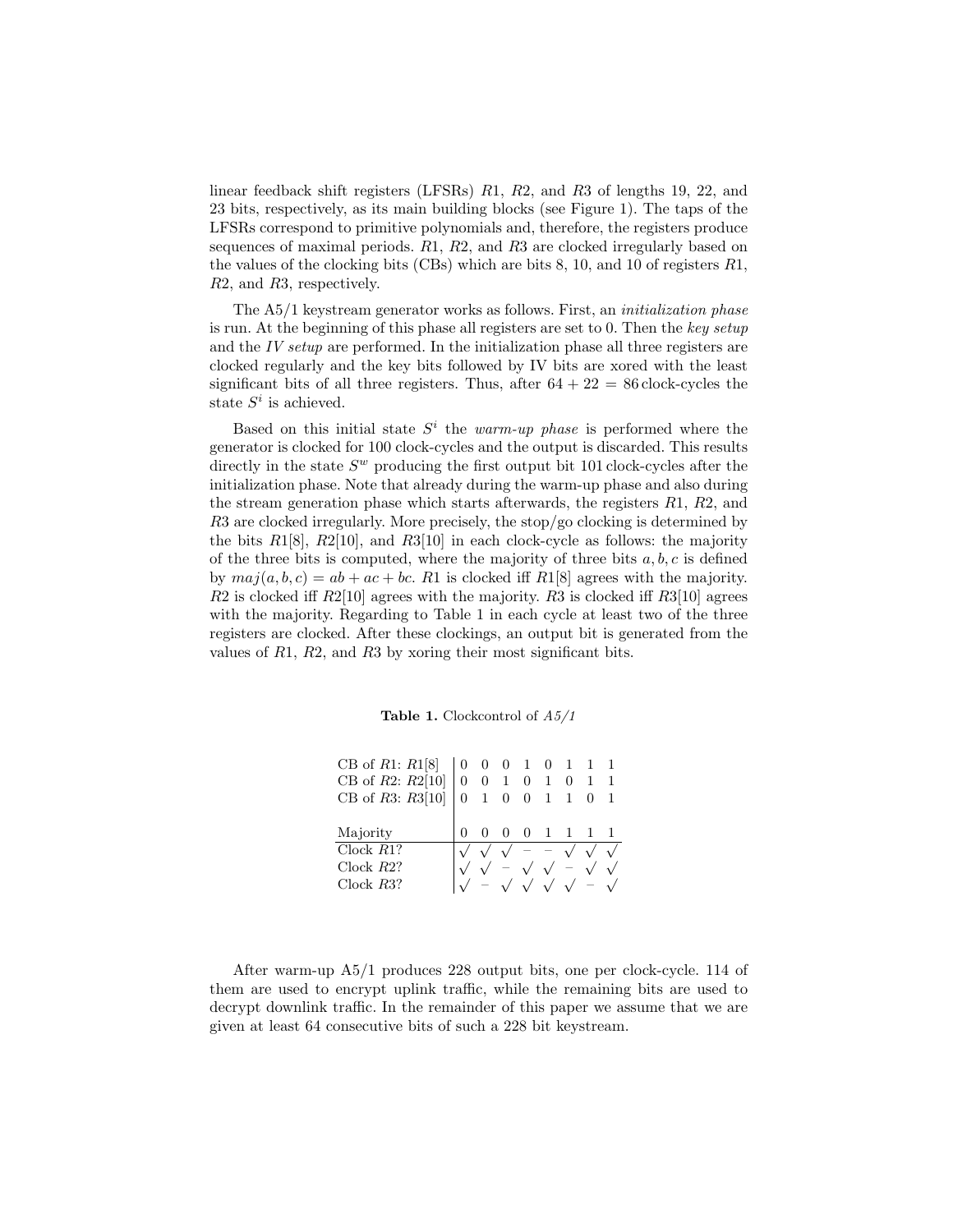

Fig. 1. Design of A5/1

#### 1.2 Related Work

During the last decade the security of A5/1 has been extensively analyzed. Pioneering work in this field was done by Anderson [11], Golic [5], and Babbage [12].

Anderson's basic idea was to guess the complete content of the registers R1 and  $R2$  and about half of the register  $R3$ . In this way the clocking of all three registers is determined and the second half of R3 can be derived given 64 bits of keystream. In the worst-case each of the 2<sup>52</sup> determined state candidates (i.e., candidates for  $S^w$ ) needs to be verified against the keystream which imposes a high workload when done in software.

The hardware-assisted attack by Keller and Seitz [8] is based on Anderson's idea. However, they proposed a way to exclude a significant fraction of possible candidates at a very early stage of the verification process. The authors claim that their approach reduces the attack complexity to  $2^{41} \cdot (\frac{3}{2})^{11}$  with an expected computing time of 14 clock-cycles per guess. This results in a worstcase complexity of  $2^{51.24}$  clock cycles. They implemented the attack on a Xilinx XC4062 FPGA. The FPGA is hosting seven instances of the guessing algorithm and operates at a frequency of 18.65 MHz leading to an attack time of about 236 days. Unfortunately, the approach given in [8] does not only immediately discard wrong candidates but a priori *restricts* the search for candidates to a certain subspace. This fact is not explicitly mentioned in the paper. Moreover, no complete analysis of the attack is given. Our analyses in Section 2 show that the success probability of their attack is only about 18% and the expected computing time for a guess is slightly higher than the stated one.

The key idea of Golic's attack [5] is to guess the lower half of each register (these bits determine the register clocking in the first few clock-cycles) and clock the cipher until the guessed bits "run-out". Each output bit immediately yields a linear equation in terms of the internal state bits belonging to the upper halves of three registers. Then we continue guessing the clocking sequence yielding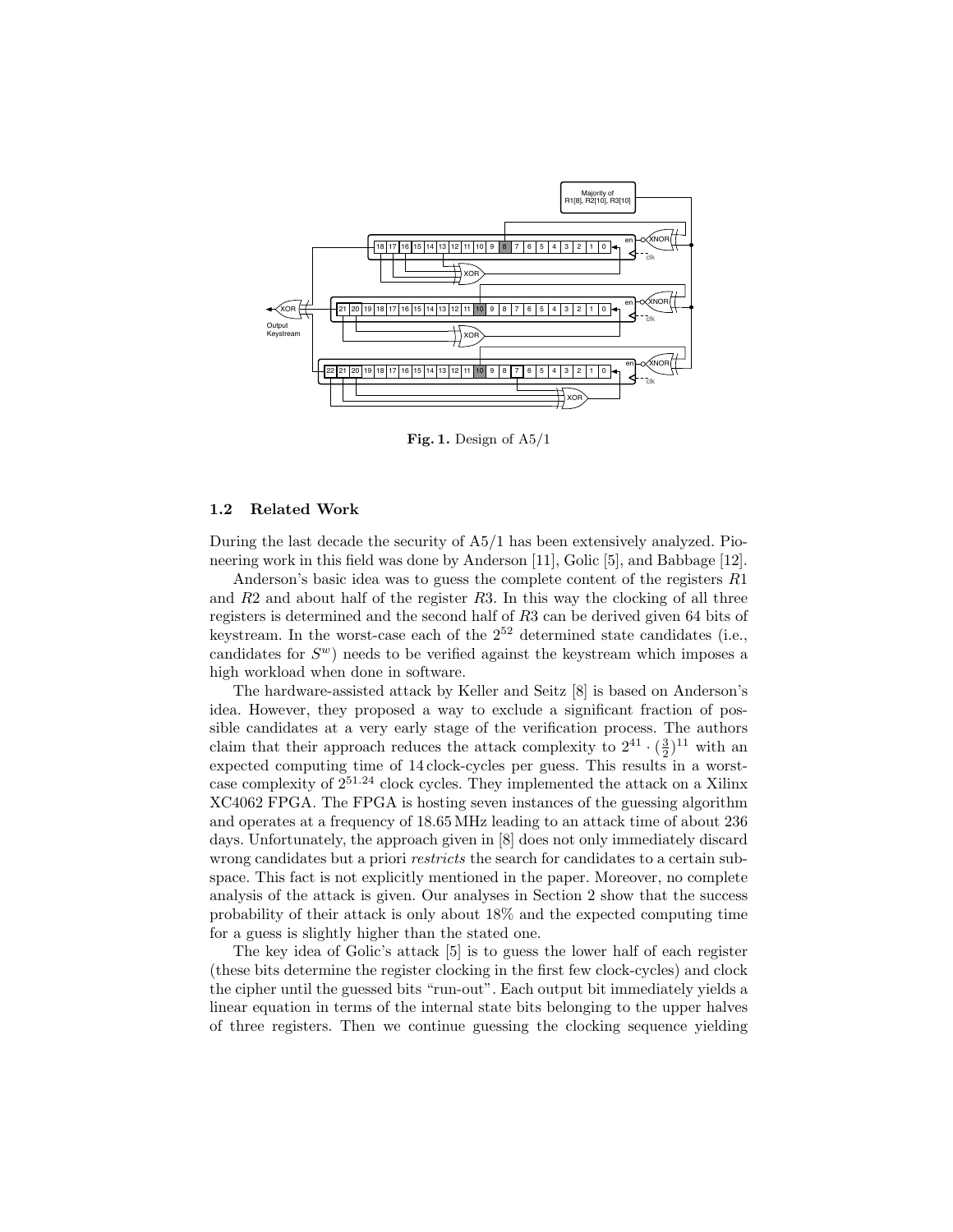again other linear equations that describe the output of the majority function. Whenever 64 linearly independent equations are obtained in this way the system is solved using Gaussian elimination. The complexity of this attack is  $O(2^{40})$ steps. However, each step is fairly complex since it comprises to compute the solution of an  $64 \times 64$  LSE (and the verification of the corresponding state candidate).

Pornin and Stern proposed a SW/HW tradeoff attack [7] that is based on Golic's approach but in contrast to Golic they are guessing the clocking sequence from the very first step, similarly to [13]. These guesses create a tree with 4 branches in each node (each branch represents one clocking combination, cf. Table 1). While traversing a path down the tree, three equations are obtained at each node (similarly to the second phase of Golic's method), namely two equations describing the clocking and one equation describing the output. Hence, after n steps (in depth) one collected  $3n$  equations. The tradeoff parameter n is chosen such that  $3n < 64$ . Thus, each path in the tree leads to an underdetermined LSE that is solved in software resulting in a parametric solution on the internal state. The basis of the corresponding linear subspace containing all solutions to such an LSE consists of  $(64 - 3n + 1)$  64-bit vectors. These vectors are sent to the hardware, where a brute force attack is performed, i.e., each of the  $2^{64-3n}$  elements of the subspace is generated and loaded to the A5/1 instance. The instance is run after each load to verify the obtained output keystream against the given keystream. The authors estimated an average running time of 2.5 days when using an XP-1000 Alpha station for the software part and two Pamettes 4010E for the hardware part of the attack (where  $n = 18$ ).

The authors consider to place twelve  $A5/1$  instances into one Xilinx 4010E FPGA, occupying  $12 \times 36 = 432$  CLBs out of 576 (75% of the FPGA). Unfortunately, any details (especially the area) of the unit generating  $2^{64-3n}$  internal states are missing which makes it hard to verify the stated figures. However, these figures do not seem to be based on real measurements and we consider them as too optimistic; we expect that the generator unit occupies a relatively large area. For instance, when choosing  $n = 18$  the transmitted basis consists of 11 vectors, i.e.,  $11 \times 64 = 704$  bits. Since the deployed Xilinx 4010E FPGA contains only 1152 flip-flops, more than 60% of them would be used just for holding the coefficients of the basis. So there seems not to be enough space to place twelve A5/1 units (needing further  $12 \times 64 = 768$  flip-flops) on the FPGA as stated in the paper.

Finally, there is a whole class of time-memory-data tradeoff (TMDTO) attacks on A5/1 which share the common feature that a large amount of known keystream must be available and/or huge amounts of data must be precomputed and stored in order to achieve reasonable success rates and workloads for the online phase of these attacks. Simple forms of such attacks have been independently proposed by Babbage [12] and Golic [5]. Recently, Biryukov, Shamir, and Wagner presented an interesting (non-generic) variant of an TMDTO [3] (see also [14]) utilizing a certain property of A5/1 (low sampling resistance). The precomputation phase of this attack exhibits a complexity of  $2^{48}$  and memory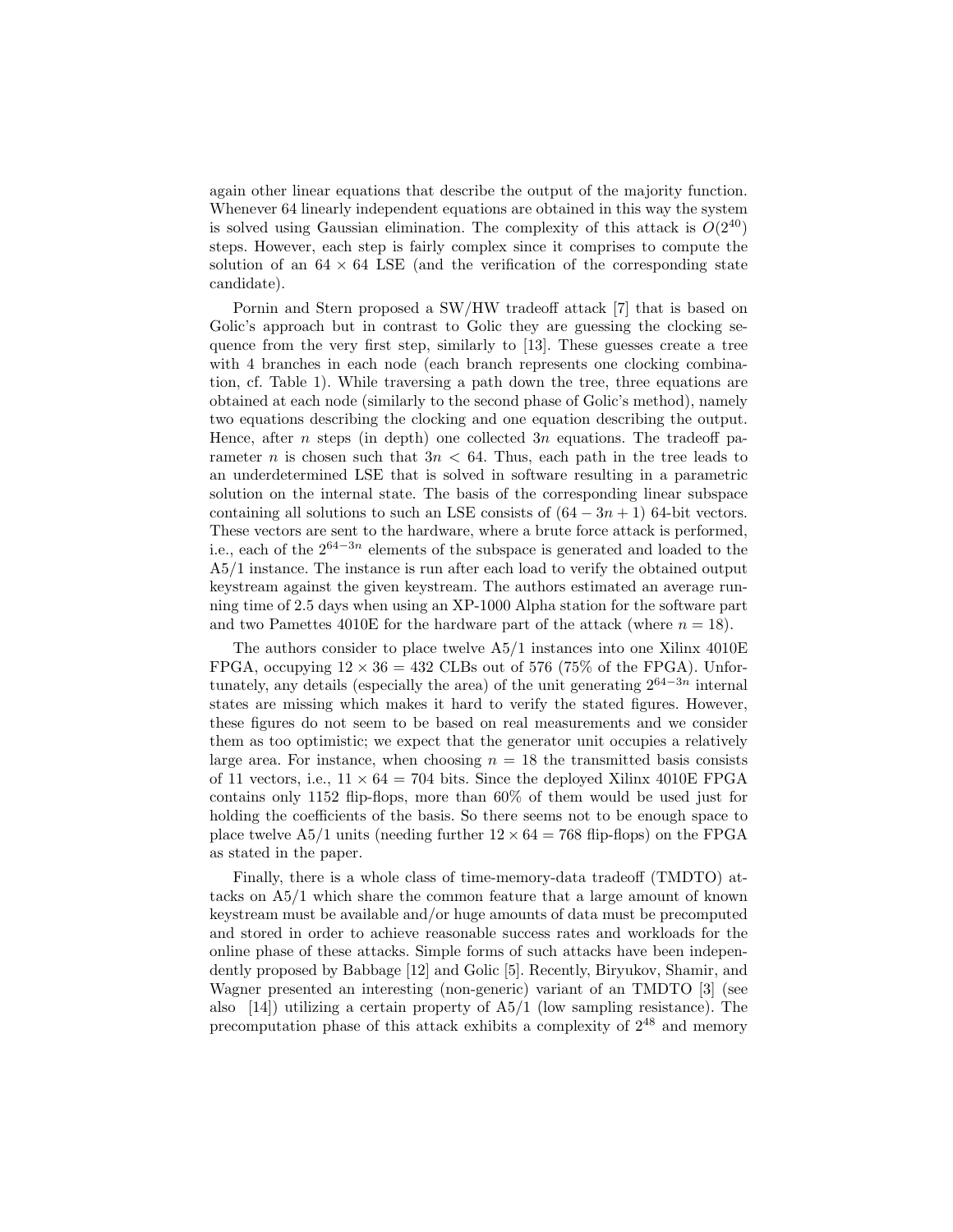requirements of only about 300 GB, where the online phase can be executed within minutes with a success probability of 60%. However, 2 seconds of known keystream (i.e., about 25000 bits) are required to mount the attack making it impractical. Another important contribution in this field is due to Barkan, Biham, and Keller [15] (see also [16]). They exploit the fact that GSM employs error correction before encryption — which reveals the values of certain linear combinations of stream bits by observing the ciphertext — to mount a ciphertext-only TMDTO. However, in the precomputation phase of such an attack huge amounts of data need to be computed and stored; even more than for known-keystream TMDTOs. For instance, if we assume that 3 minutes of ciphertext (from the GSM SACCH channel) are available in the online phase, one needs to precompute about 50 TB of data to achieve a success probability of about 60% (cf. [16]). There are 2800 contemporary PCs required to perform the precomputation within one year. These are practical obstacles making actual implementations of such attacks very difficult. In fact, to the best of our knowledge no full implementation of TMDTO attack against A5/1 has been reported yet.

#### 1.3 Our Contribution

As seen in the previous section most of the proposed attacks against A5/1 lack from practicability and/or have never been fully implemented. In contrast to these attacks, we present a real-world attack revealing the internal state of A5/1 in about 6 hours on average (and about 12 hours in the worst-case) using an existing low-cost (about US\$ 10,000) special-purpose hardware device. To mount the attack only 64 consecutive bits of a known keystream are required and we do not need any precomputed data. Also the communication requirements with the host computer are relatively small.

On the theoretical side, we present a modification and analysis of the approach sketched in [8]. Furthermore, we propose an optimization of the attack implementation leading to an improvement of about 13% in computation time compared to a plain implementation. Both plain and optimized version of the attack have been fully implemented and tested on our target platform.

#### 1.4 Implementation Platform

The COPACOBANA (Cost-Optimized Parallel Code Breaker) machine [9] is a high-performance, low-cost cluster consisting of 120 Xilinx Spartan3-XC3S1000 FPGAs. Currently, COPACOBANA appears to be the only such reconfigurable parallel FPGA machine optimized for code breaking tasks reported in the open literature. Depending on the actual algorithm, the parallel hardware architecture can outperform conventional computers by several orders of magnitude. COPA-COBANA has been designed under the assumptions that (i) computationally costly operations are parallelizable, (ii) parallel instances have only a very limited need to communicate with each other, (iii) the demand for data transfers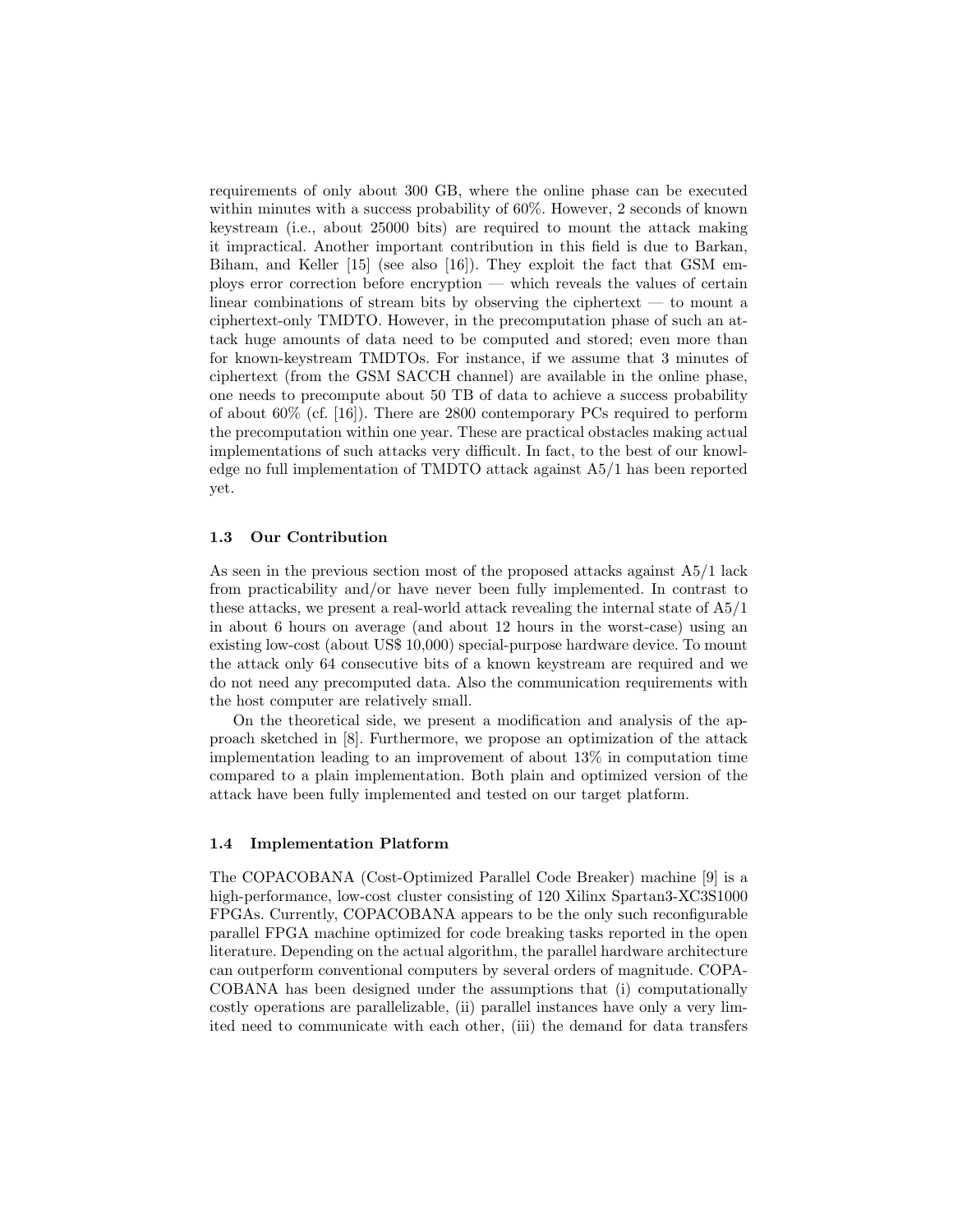between host and nodes is low due to the fact that computations usually dominate communication requirements and (iv) typical crypto algorithms and their corresponding hardware nodes demand very little local memory which can be provided by the on-chip RAM modules of an FPGA. Considering these characteristics COPACOBANA appeared to be perfectly tailored for simple guess-anddetermine attacks on A5/1 like the one described in the next section.

# 2 Analysis and Modification of Keller and Seitz's Approach

The approach is based on a simple guess-and-determine attack proposed by R. Anderson in 1994 where the shorter registers R1 and R2 are guessed and the longer register R3 is to be determined. But because Anderson neglected the asynchronous clocking of the registers at first, only the 12 most significant bits of R3 can be determined from the known keystream while the remaining bits have to be guessed as well.

Keller and Seitz's attack can be divided into two phases, into the *determina*tion phase in which a possible state candidate consisting of the three registers of A5/1 after its warm-up phase is generated and into a subsequent postprocessing phase in which the state candidate is checked for consistency.

#### 2.1 Analysis

In the determination phase, Keller and Seitz try to reduce the complexity of the simple guess-and-determine attack further by early recognizing contradictions that can occur by guessing the clocking bit (CB) of R3 such that R3 will not be clocked. Therefore, they first completely guess the registers  $R1$  and  $R2$  and then derive register R3 in the following manner. Let  $Ri^{(t)}[n]$  denote the *n*-th bit of register Ri at a time t, where  $t = 0$  is immediately after the warm-up phase of A5/1 and increases by 1 every clock-cycle. Then, foremost compute the first most significant bit (MSB) of R3, which is  $R3^{(0)}[22]$ , immediately out of  $R1^{(0)}[18]$  and  $R2^{(0)}[21]$  and the first bit of the known keystream (KS). Then inspect the clocking bits of registers  $R1$  and  $R2$ , which are  $R1^{(0)}[8]$  and  $R2^{(0)}[10]$ , and guess the first clocking bit of R3, namely  $R3^{(0)}[10]$ . If  $R1^{(0)}[8]$  and  $R2^{(0)}[10]$ are not equal, R3 will be clocked in either way and so both possibilities for  $R3^{(0)}[10]$  have to be checked. But if the CBs of R1 and R2 are identical then at least these two registers will be clocked. Assume now the CB of R3 is chosen to be different from the ones of R1 and R2, i.e.,  $R3^{(0)}[10] \neq R1^{(0)}[8]$ , and as a consequence R3 will not be clocked. Now in one half of these cases the generated output bit of the MSBs of all three registers (which are  $R1^{(1)}[18] = R1^{(0)}[17]$ ,  $R2^{(1)}[21] = R2^{(0)}[20], R3^{(1)}[22] = R3^{(0)}[22]$  does not match the given keystream bit and a contradiction occurs. As a consequence the CB of R3 has to be guessed in a way that R3 will be clocked together with R1 and R2, i.e., the CB of R3 is to be chosen equal to the CBs of  $R1$  and  $R2$ , so that a new MSB can be computed.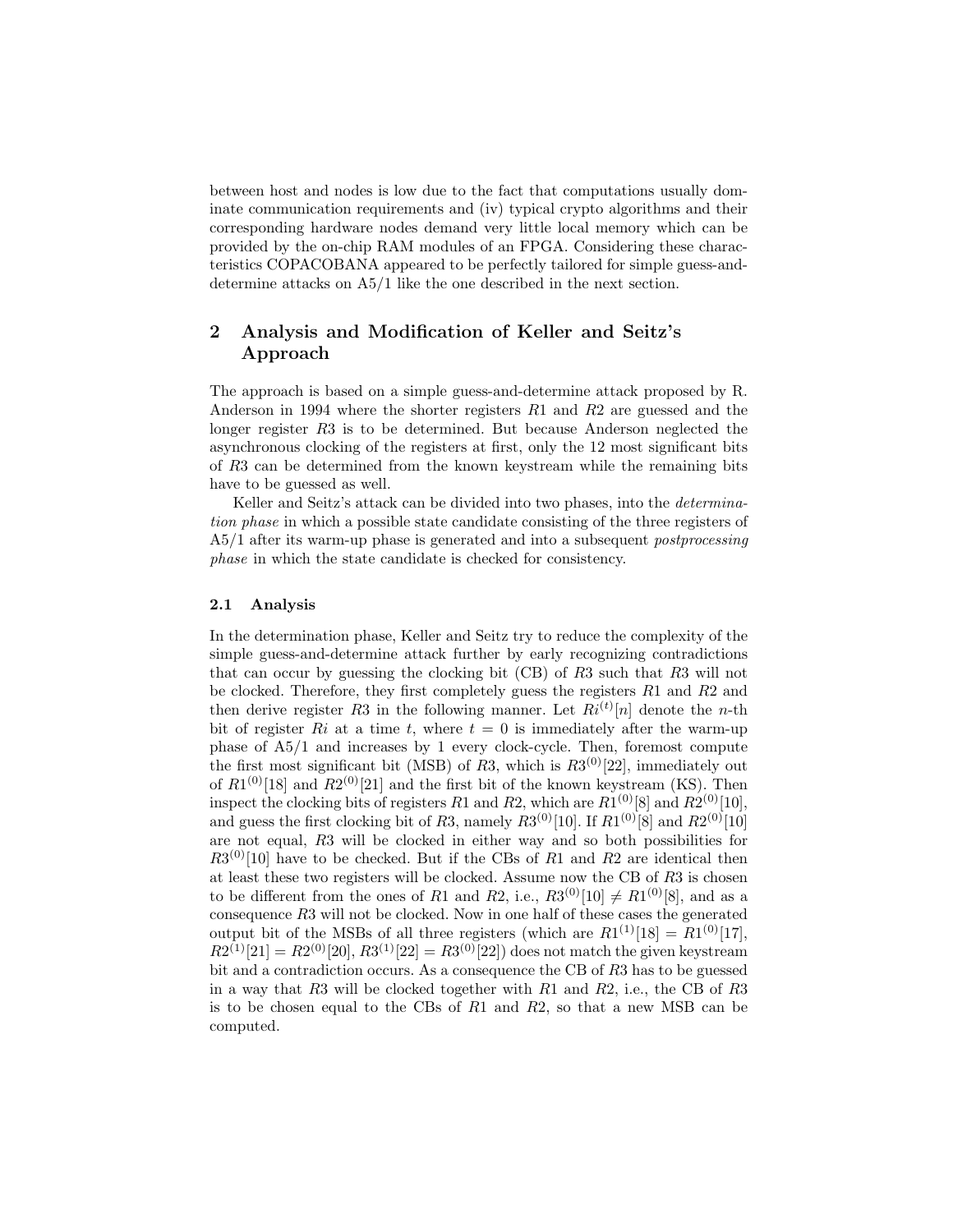By early recognizing this possible contradiction while guessing  $R3^{(t)}[10]$ , all arising states of this contradictory guess neither need to be computed further on nor checked afterwards. To further reduce the complexity of the attack they do not only discard these described wrong possibilities for the CB of R3 in case of a contradiction but they also limit the number of choices to the one of not-clocking R3 if this is possible without any contradiction. After having computed the first MSB of R3 the process of guessing a CB and computing another MSB of R3 is repeated until R3 is completely determined which is after having clocked R3 for 11 times.

This heuristic reduces the number of possibilities for  $R3<sup>(t)</sup>[10]$  in one half of all cases from two to one. The number of possible state candidates to be checked decreases thus from  $2^{11}$  to  $(2 - \frac{1}{2})^{11} = (\frac{3}{2})^{11} \approx 2^{6.43} \approx 86$  for every fixed guess of registers R1 and R2 in general. This results in  $2^{41} \cdot 2^{6.43} = 2^{47.43}$ possible state candidates. But because they discard some valid states as well as states leading to a contradiction they have only a low success probability. The number of all valid state candidates for one fixed guess of R1 and R2 is  $(2-\frac{1}{4})^{11} = (\frac{7}{4})^{11} \approx 2^{8.88} \approx 471$ . Thus, the number of state candidates inspected by Keller and Seitz in proportion to the number of valid state candidates results in a success probability of only  $\frac{86}{471} \approx 0.18 = 18\%$ .

Immediately after the determination phase, the A5/1 is performed with the generated state candidate in the postprocessing phase and the generated output bits are checked against the remaining bits of the 64 bit known keystream. Keller and Seitz just state that this consistency check in the postprocessing phase will proceed fast and that both, determining a state candidate and checking it against the known keystream, will take  $14 \approx 2^{3.81}$  clock-cycles. This leads to a complexity of  $2^{47.43} \cdot 2^{3.81} = 2^{51.24}$  clock-cycles. But with this expected amount of clock-cycles they underestimated the time complexity as will be shown in Section 2.2.

One instance of Keller and Seitz's guessing algorithm occupies 313 out of the 2304 configurable logic blocks (CLBs) of the XC4062 FPGA. It is hard to estimate how fast the original Keller-Seitz attack would be when implemented on COPACOBANA, since the architecture and the performance of the XC4062 [17] and the Spartan-3 XC3S1000 [18] FPGAs are different. For example, one XC4000 CLB only roughly corresponds to one Spartan-3 slice, because it contains two 4-input look-up tables (LUT), one 3-input LUT and two flip-flops (FF), while a Spartan-3 slice contains only two 4-input LUTs and two FFs. Because the available number of slices on a Spartan-3 XC3S1000 FPGA is 7680 and if we assume that one instance of the guessing algorithm would occupy 313 slices, a maximum number of 24 instances could be implemented on one FPGA. This leaves just 168 slices for other circuits for controlling the instances. According to the datasheets the "internal performance of XC4000 family chips can exceed 150 MHz" while the "maximum toggle frequency of Spartan-3 chips is 630 MHz". That represents a performance ratio of less than 4.2. Out of these figures we estimate that the attack would not be faster than  $\frac{24}{7} \times 4.2 \times 120 = 1728$  times when run on COPACOBANA. This yields to a minimum of 3.27 hours to perform the search of Keller and Seitz. But if we recall again that (i) the attack searches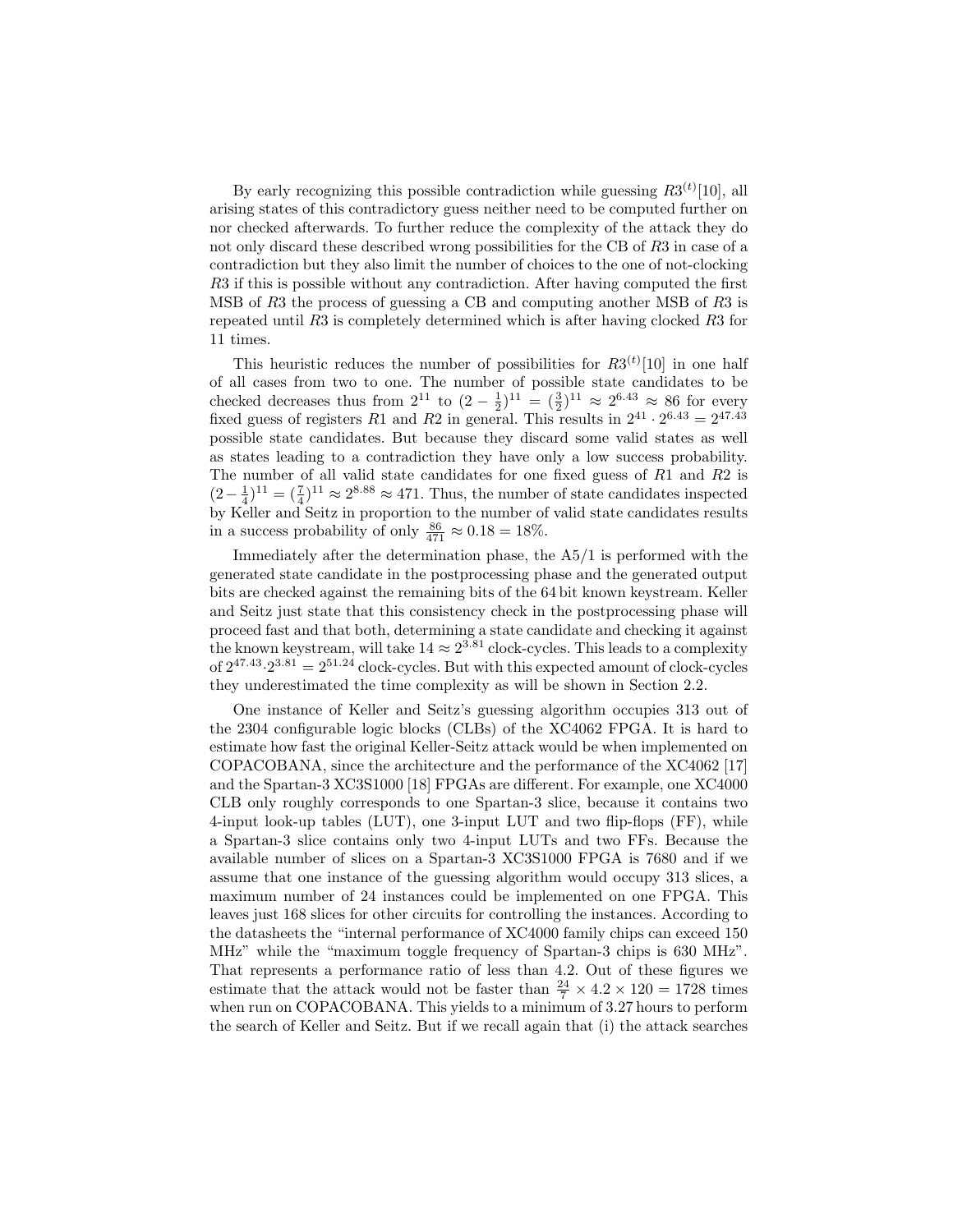

Fig. 2. Flowchart of the FSM of a guessing-engine

only through 18% of the valid states, the search through all valid states would take at least 18.19 hours, (ii) the number of guessing instances implemented in one FPGA would be less than 24 since at least an additional control logic has to be implemented, and (iii) Keller and Seitz underestimate the time complexity as will be shown in Section 2.2, the computation time is expected to increase significantly.

#### 2.2 A Slight Modification

Our algorithm is similar to the one proposed by Keller and Seitz except that we only discard wrong possibilities for  $R3<sup>(t)</sup>$  [10] that would immediately lead into a contradiction. But if no contradiction appears we still check both possibilities for  $R3<sup>(t)</sup>$ [10], which means clocking and not-clocking R3. Because of this, we take every possible state candidate into account and therefore will find unlike Keller and Seitz the correct state candidate in any case. This reduces only in  $\frac{1}{4}$  of all cases the number of choices from two to one and, hence, the expected number of possibilities for R3 that need to be checked is approximately 471 for every fixed guess of registers R1 and R2 (cf. Section 2.1).

A flowchart of the decisions during the determination phase and the postprocessing phase shows Figure 2. A more detailed overview of how  $R3^{(t)}[10]$  is guessed and how certain subtrees are discarded is given in Figure 3.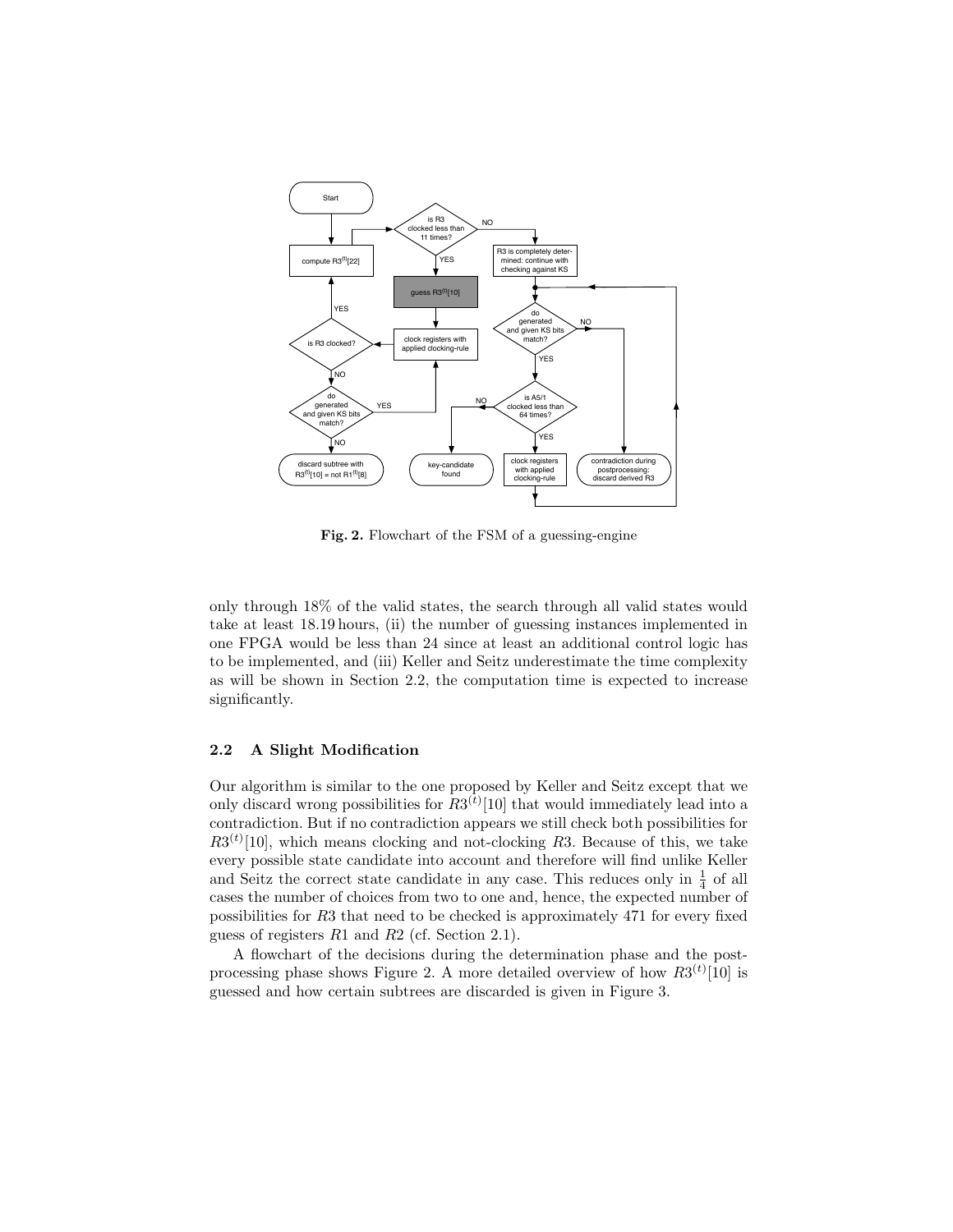

Fig. 3. Guessing the clocking bit of R3 in detail



Fig. 4. An example for a generated state can- Fig. 5. An example for a reduced binary didate after 3 times guessing  $R3^{(t)}[10]$ decision tree of  $R3^{(t)}[10]$ 

Example. An example for the first steps of the reduction of possibilities performed by the algorithm is given in Figure 4. It shows next to the first 4 bits of a known keystream the first 4 MSBs and the first 3 CBs of the guessed registers R1 and R2 and of the derived register R3. The algorithm proceeds as follows.

- 1. Compute  $R3^{(0)}[22] = R1^{(0)}[18] \oplus R2^{(0)}[21] \oplus KS[0] = 0.$
- 2.  $R1^{(0)}[8] \neq R2^{(0)}[10]$ : Choose  $R3^{(0)}[10] = 0 \neq R1^{(0)}[8]$  first and clock registers R2 and R3.
- 3. Compute  $R3^{(1)}[22] = R3^{(0)}[21] = R1^{(0)}[18] \oplus R2^{(0)}[20] \oplus KS[1] = 0.$
- 4.  $R1^{(0)}[8] = R2^{(0)}[9]$ : Not clocking register R3 would result in a contradiction because  $R1^{(0)}[17] \oplus R2^{(0)}[19] \oplus R3^{(0)}[21] \neq KS[2]$ .
- Hence, discard the possibility  $R3^{(1)}[10] = 0 = R3^{(0)}[9] \neq R1^{(1)}[8]$ , instead choose  $R3^{(1)}[10] = 1 = R3^{(0)}[9] = R1^{(0)}[8]$ , and clock all registers  $R1, R2$ , R3.
- 5. Compute  $R3^{(2)}[22] = R3^{(0)}[20] = R1^{(0)}[17] \oplus R2^{(0)}[19] \oplus KS[2] = 1.$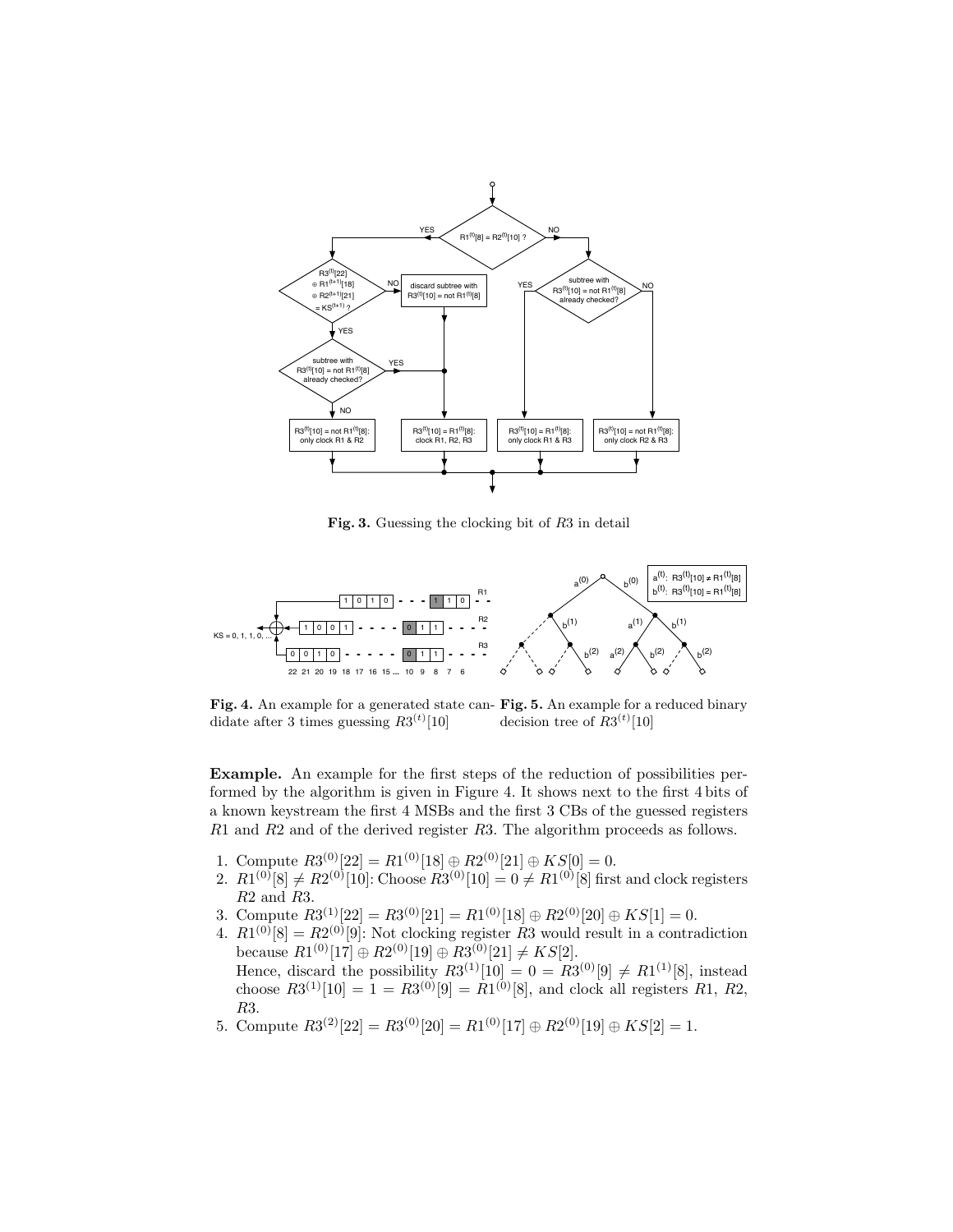6. ...

The example ends here because it is apparent from Figure 5, which shows the binary decision tree for  $R3^{(t)}[10]$  up to a depth of 3, that discarding possibilities for  $R3^{(t)}[10]$  results in cutting whole subtrees. In the example above we chose edge  $a^{(0)} = R3^{(0)}[10] = 0 \neq R1^{(1)}[8]$  at the root node first and then discarded the possibility  $a^{(1)} = R3^{(1)}[10] = 0 \neq R1^{(1)}[8]$  at the corresponding node of depth 1.

Time Complexity of the Attack. Generating one possible state candidate during determination phase takes one clock-cycle for deriving  $R3^{(0)}[22]$  and then eleven times clocking register  $R3$  to determine the remaining MSBs of the register. With a probability of  $P_{clk} = \frac{3}{4}$  for clocking a register of A5/1 it takes an expected number of  $1 + \frac{4}{3} \cdot 11 = 15\frac{2}{3}$  clock-cycles to generate the state candidate for fixed registers  $R1$  and  $R2$  and the known keystream. Because every clock-cycle one bit of the known keystream is inspected, the expected number of needed known keystream bits to generate a state candidate corresponds to the number of clock-cycles needed for this process.

After having generated one state candidate it needs to be checked in the postprocessing phase further on against the remaining bits of the known keystream. To be able to perform this check immediately after the determination phase we additionally compute the feedback bits of register R3 with its linear feedback function. We start with this computation from the time when  $R3^{(3)}[10] =$  $R3^{(0)}[7]$  is guessed. So we already computed 8 of the 11 feedback bits of R3 when the state candidate is generated. The remaining 3 feedback bits are computed in parallel and we continue with performing A5/1. Now, the produced output is compared to the known keystream. A contradiction between the generated output and a known keystream bit is expected to occur with a probability of  $\alpha = \frac{1}{2}$ in the first clock-cycle of postprocessing. Every cycle the algorithm is clocked further on, the probability of a contradiction is again  $\frac{1}{2}$ . Generally speaking, it is  $\alpha_n = \frac{1}{2^n}$  for the *n*-th cycle after the determination phase and the algorithm will clock on with an expected value of  $\frac{1}{\alpha} = 2$  further needed clock-cycles to inspect the output. If it is clocked without any contradiction up to the 64-th bit of the known keystream we found a valid state candidate for reconstructing the session key. Although there might be more than just one state candidate generating the same 64 bit of output, the probability for this event is negligible.

So, we get an expected number of  $T = 15\frac{2}{3} + 2 = 17\frac{2}{3}$  clock-cycles to determine a state candidate and check it for consistency with the given keystream instead of just 14 clock-cycles as stated by Keller and Seitz. Thus, the time complexity of our whole attack is  $C \approx 2^{41} \cdot (\frac{7}{4})^{11} \cdot 17\frac{2}{3} \approx 2^{54.02}$ .

# 3 Breaking A5/1 on COPACOBANA

#### 3.1 Our Hardware Architecture

This section presents an efficient implementation of a guessing-engine in hardware which performs the determination phase and the postprocessing phase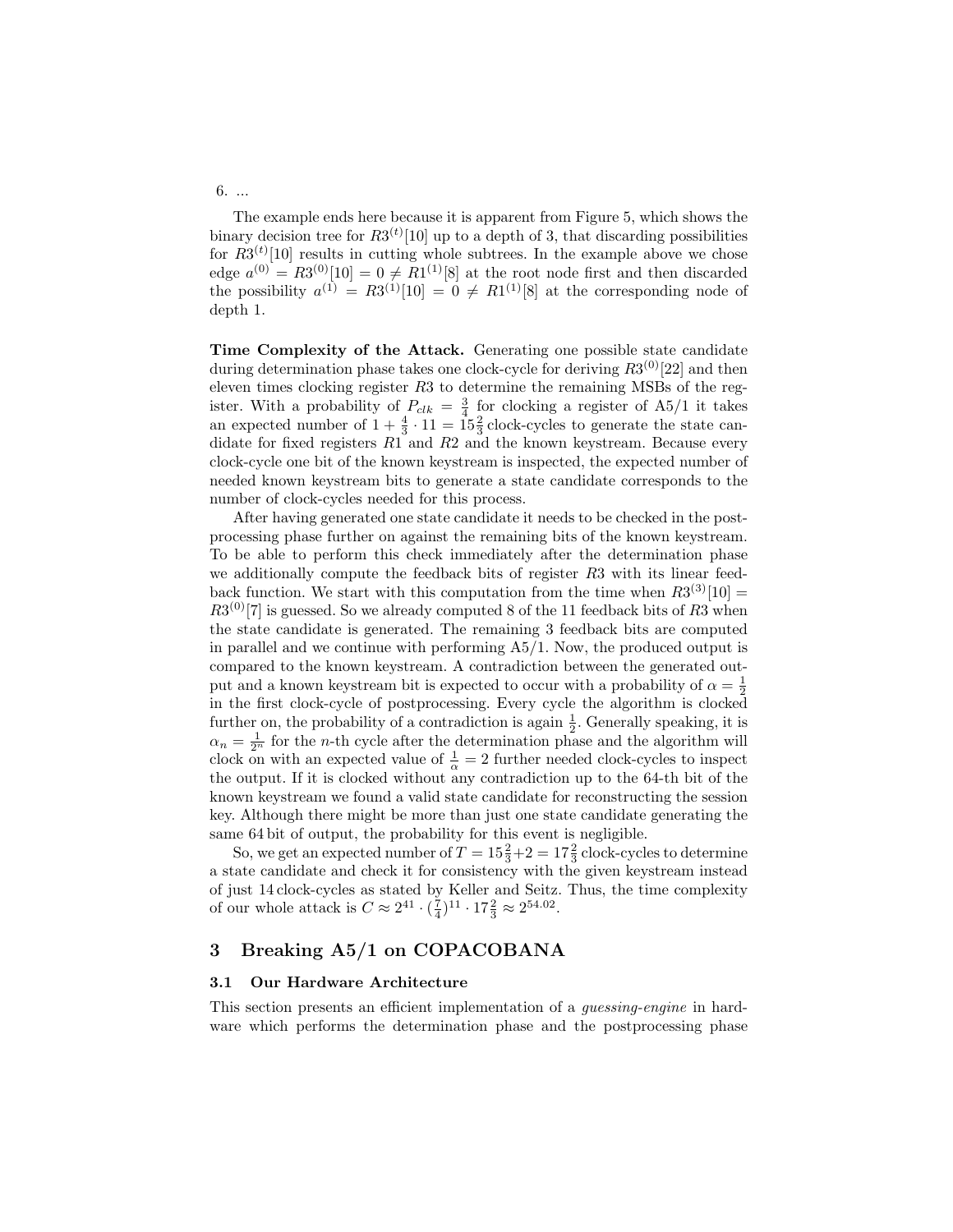of the attack. On every FPGA, several instances of this guessing-engine will be implemented. Therefore, we will additionally introduce a hardware-softwareinterface controlling these instances and providing intercommunication.

The Guessing-Engine. Figure 6 shows an overview of the guessing-engine with its different components. A large part of the architecture for implementing this guessing-engine consists of flip-flops (FFs) for storing the content of different registers. This is in detail the state candidate register, storing the computed register R3 and the fixed guess of registers  $R1$  and  $R2$  in 64 bits. Additionally, we need FFs to store the 64 bits of known keystream and an additional simple shift register to evaluate a different known keystream bit every clock-cycle. To perform the consistency check in the postprocessing phase, all three A5/1 LFSRs have to be implemented, too. But the most important part of this architecture is the finite state machine (FSM ) performing the determination phase and the postprocessing phase. Its functionality was already presented in Figures 2 and 3. The shown process is repeated until all possible state candidates, i.e., the whole binary decision tree of  $R3^{(t)}[10]$ , for one fixed guess of registers R1 and R2 have been checked. The fact, that the guess  $R3^{(t)}[10] \neq R1^{(t)}[8]$  is always checked first corresponds to the binary decision tree of Figure 5. This binary decision tree storing the discarded or already checked possibilities is mapped into the branching state register.

The most straightforward way of mapping such a binary decision tree with a certain height  $h$  into hardware, is to use an  $h$ -bit wide binary counter. In our case all leaves are at a depth of  $d = h = 11$ . Turning left at a node of the tree, i.e.,  $R3^{(t)}[10] \neq R1^{(t)}[8]$ , is represented by 0 in the corresponding counter bit and turning right at a node, i.e.,  $R3^{(t)}[10] = R1^{(t)}[8]$ , is represented by 1. Now, to reach all leaves from the leftmost unto the rightmost one by one, we initialize the 11-bit wide counter to all 0 and read it in 11 clock-cycles bit by bit from the most significant bit (MSB) to the least significant bit (LSB). When having reached the leftmost leaf in such a manner, we increase the register by one and restart reading bit by bit at the MSB again. This will lead us to the second leaf from the left. To reach the rest of the leaves we count through this 11-bit wide register up to all bits being 1. Now it is claimed by the attack that certain subtrees of the binary decision tree are discarded (cf. Section 2.2). To be able to do that while passing through the tree, we have to set the corresponding bits of the 11-bit wide counter manually to 1 with an 1-to-11 bit demultiplexer. The FSM does this with bit number b every time a contradiction is detected at a node of depth  $d = b + 1$  and a possibility of  $R3^{(t)}[10]$  is discarded. This results in the reduced number of leaves of the binary decision tree of  $(\frac{7}{4})^{11} \approx 471$  meaning the amount of possible state candidates for a fixed guess of  $R1$  and  $R2$ .

The Control-Interface. Because several instances of the guessing-engine are implemented on one FPGA they need to be controlled continuously. This is done by the control-interface and there is exactly one instance of it implemented on each FPGA of COPACOBANA. It accepts the 64 bit known keystream and a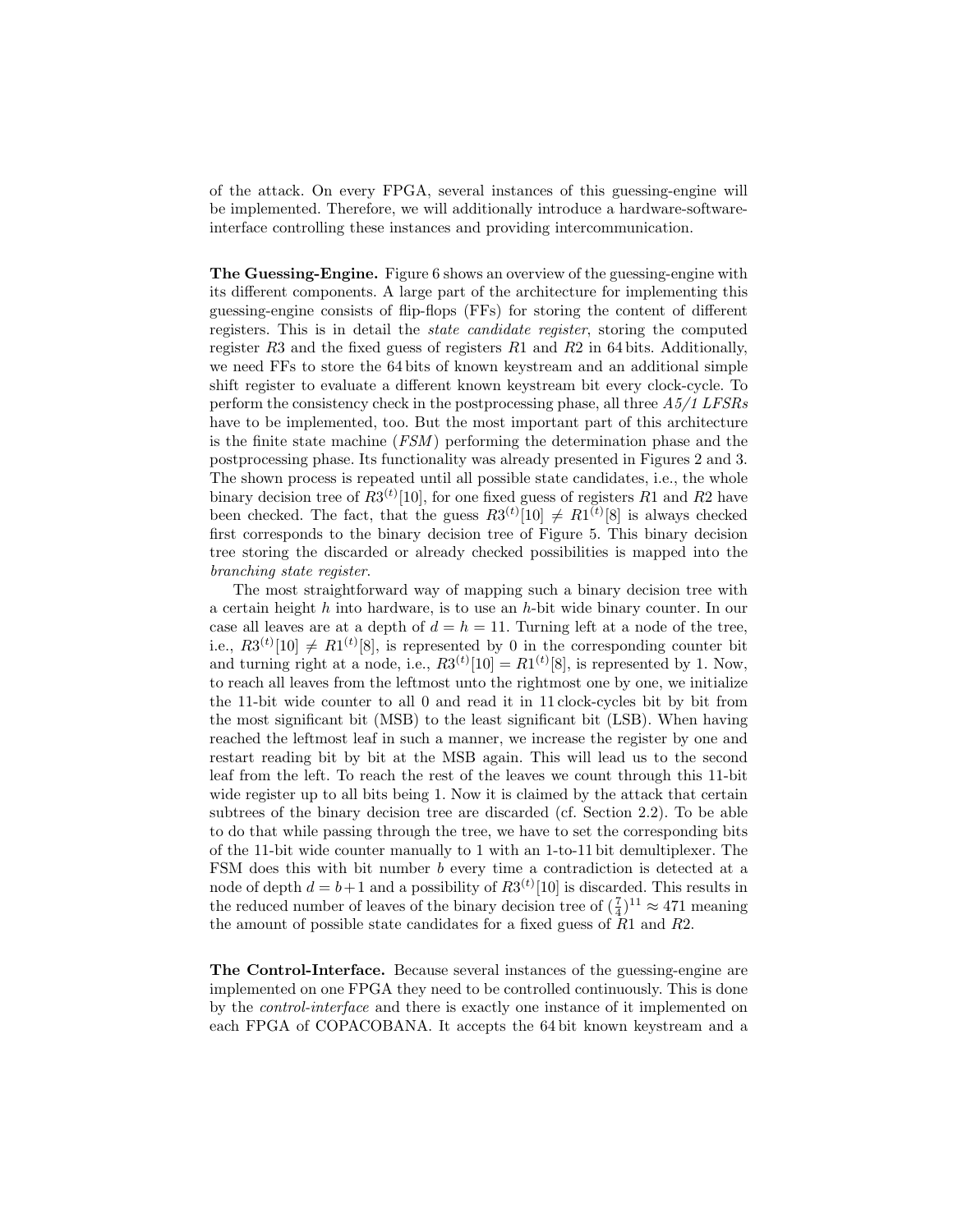

Fig. 6. An overview of the guessing-engine

sub-searchspace which has to be searched by the FPGA. By sub-searchspace we mean a certain amount of fixed guesses for registers  $R1$  and  $R2$ . Therefore, a software divides the *searchspace* consisting of the  $2^{41}$  possibilities into these subsearchspaces and transmits to each FPGA another one of them together with the known keystream. The control-interface of the FPGA then counts through this sub-searchspace and provides each guessing-engine with a fixed guess of registers R1 and R2 to be searched. Every time a guessing-engine finishes its search it sends a report to the control-interface whether it was successful or not on finding a state candidate and requests for another fixed guess of registers R1 and R2 out of the current sub-searchspace. In case of success the valid state candidate is propagated to the software. This is repeated until the whole sub-searchspace is searched by the FPGA. During the search, the software retrieves regularly at reasonable intervals the status information of each FPGA and assigns a new sub-searchspace to an FPGA if requested. The search is finished when all state candidates that can be generated with the  $2^{41}$  possibilities for guessing R1 and R2, i.e., the whole searchspace, are checked for consistency.

#### 3.2 Optimization: Storing Intermediate States

When completely passing through a binary decision tree, edges near the root node are traversed much more often than edges near the leaf nodes. The number of cycles R3 needs to be clocked to reach any leaf of the tree is 11 (cf. Section 3.1). For example, when inspecting the two leftmost leaves we have to go bit by bit through the states 00000000000 and 00000000001 of the 11-bit wide counter corresponding to the tree. Apparently, the first ten edges up to the node of depth 10 for both leaves are identical. Therefore, we can create recovery points at some depth in the search tree. More precisely, it is possible to store the intermediate state (i.e., the content of all A5/1 registers) at such a point (node of tree) and search the subtree starting at this recovery point instead of starting at the root node. This apparently demands a larger area, but saves a certain amount of clock-cycles.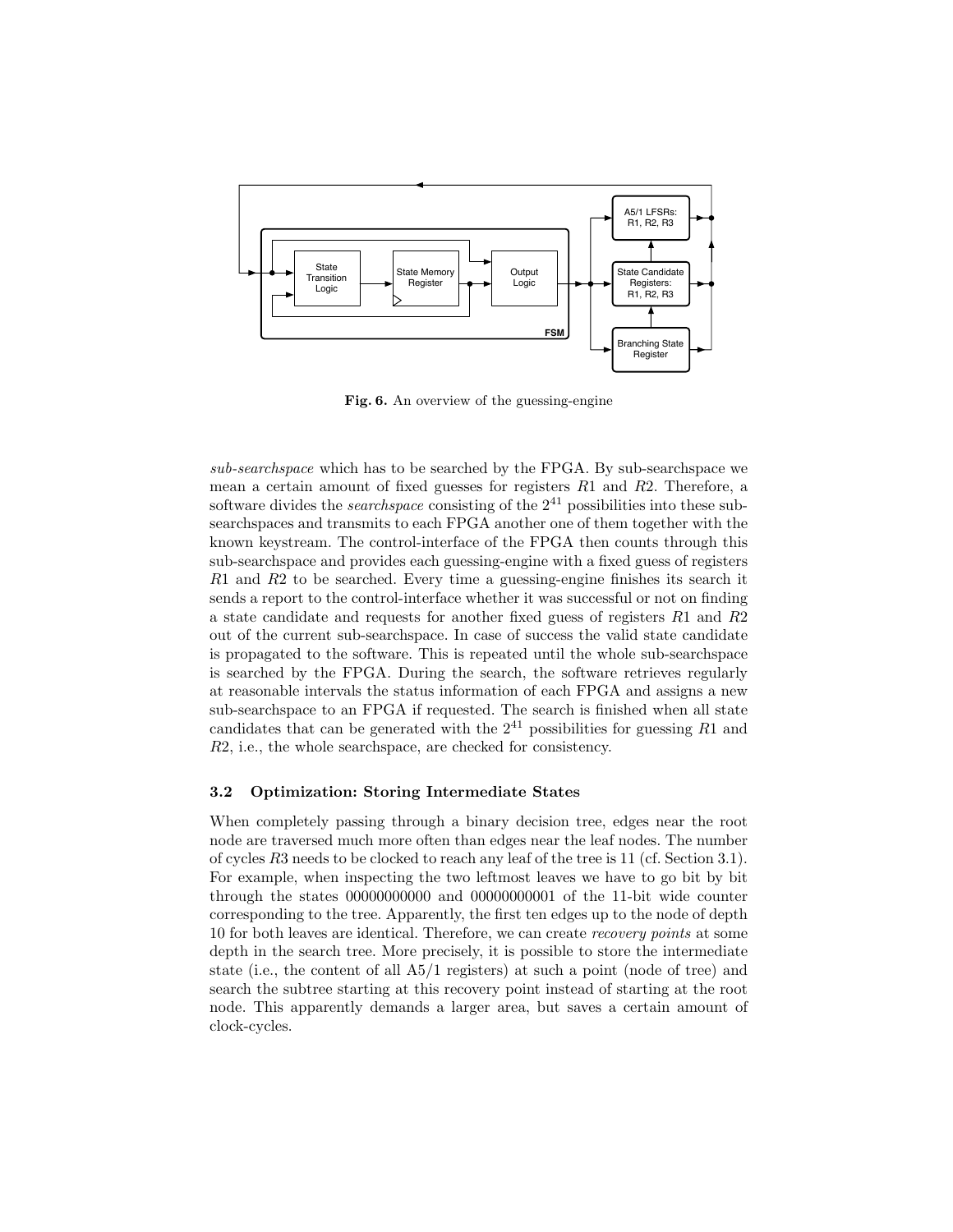Let us assume that reloading takes exactly one clock-cycle. If we store and reload the intermediate states at depth  $d = 10$ , then the number of clock-cycles for R3 reduces from 11 to  $\frac{11+1+1}{2} = 6.5$  on average: 11 times clocking R3 to reach the first leaf, one clock-cycle reloading the intermediate state, and one time clocking R3 to reach the next leaf from the reloaded state. If we store the intermediate states at depth  $d = 9$ , the corresponding subtree has 4 leaves. To reach the leftmost one takes 11 clock-cycles, but to reach the other 3 leaves will take just  $1+2=3$  clock-cycles each. Therefore, the average number of times  $R3$ needs to be clocked is in this case only  $\frac{11+3+3+3}{4} = \frac{8+3\cdot 4}{4} = 5$ .

Generalizing this approach of storing and reloading intermediate states at a depth of  $d = 10$  or  $d = 9$  to a depth of  $d = b + 1$ , where b denotes the number of the bit in the 11-bit wide counter consecutively numbered from 0 to 10, we need to clock R3

$$
f(b) = \frac{b + (11 - b) \cdot 2^{(10 - b)}}{2^{(10 - b)}}\tag{1}
$$

times on average to reach one leaf. The function has a minimum of 4.875 times clocking R3 on average to reach a leaf for storing and reloading intermediate states at a depth of  $b_{min} = 7$  for  $b \in \mathbb{N}$ .



Fig. 7. Functions  $f(b), g(b)$ : The average number of cycles clocking R3 to generate a state candidate with reloading intermediate states at recovery position b

Taking also into account that some subtrees are discarded while passing through the tree (cf. Section 2.2) and the number of possibilities is reduced from 2 to  $\frac{7}{4}$  for every guess, the function needs to be adapted:

$$
g(b) = \frac{b + (11 - b) \cdot (\frac{7}{4})^{(10 - b)}}{(\frac{7}{4})^{(10 - b)}}.
$$
 (2)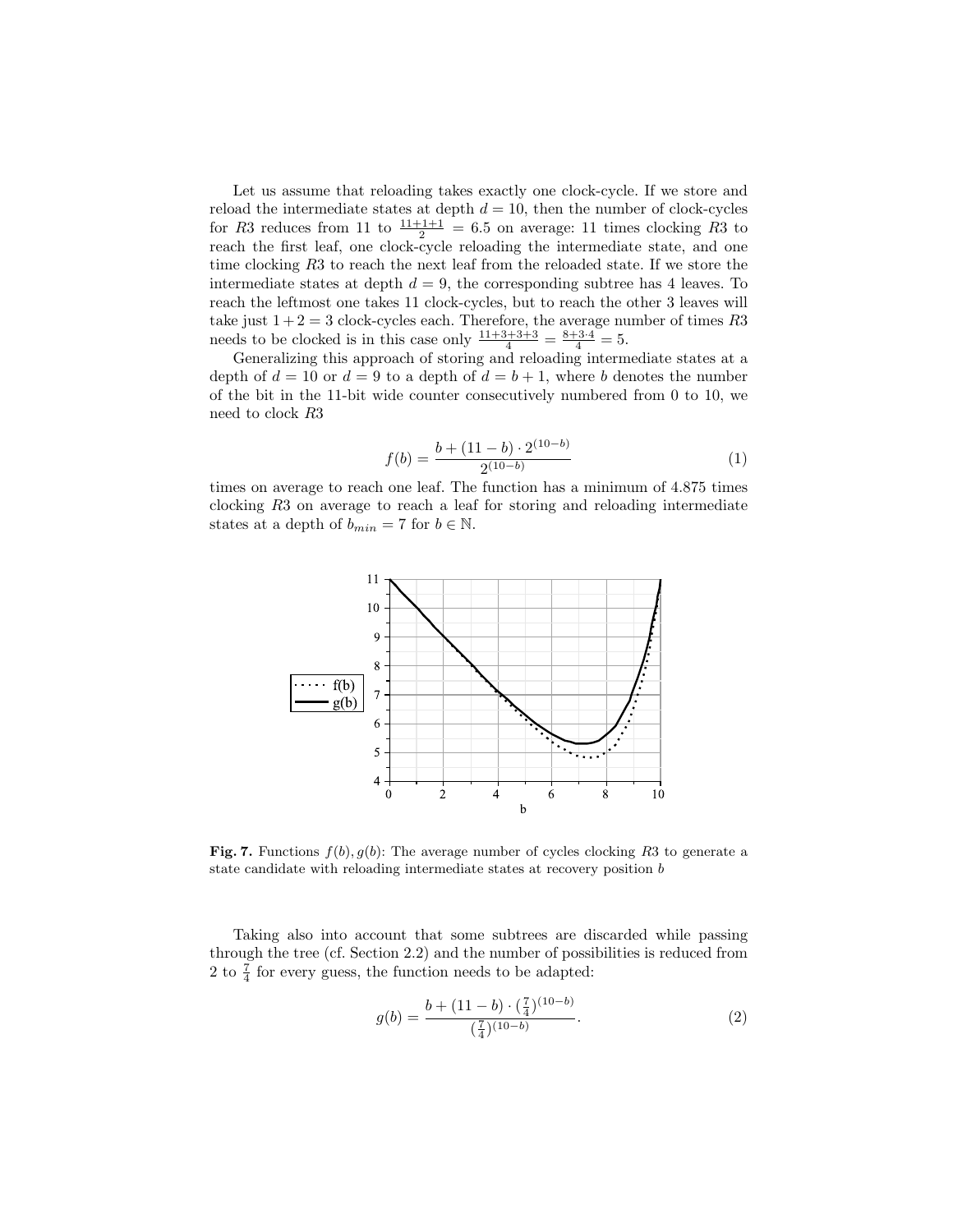Both functions  $f(b)$  and  $g(b)$  are shown in Figure 7. The value for the minimum of the function  $g(b)$  now changes to approximately 5.31 at  $b_{min} = 7$  for  $b \in \mathbb{N}$ . Therefore, the expected number of clock-cycles for generating and checking one state candidate is now

$$
T_{opt} = 1 + \frac{4}{3} \cdot 5.31 + 2 \approx 10.10 \approx 2^{3.33}
$$

instead of  $T = 17\frac{2}{3}$  (cf. Section 2.2). This results in an optimized time complexity of

$$
C_{opt} \approx 2^{41} \cdot 2^{8.88} \cdot 2^{3.33} \approx 2^{53.21}
$$

and reduces the previous complexity of  $C \approx 2^{54.02}$  by 0.81 bit. But when comparing the time complexities of the standard and the optimized guessing-engine we additionally have to take the required area into account. The optimized guessingengine is expected to occupy a larger area because of the storing elements for intermediate states of several registers. Hence, we will be able to place less instances on one FPGA. This comparison of time-area products is done after the implementation process and will be discussed in Section 3.3.

#### 3.3 Implementation Results for COPACOBANA

We used Xilinx ISE Foundation 9.2i to synthesize and implement all components for a Xilinx Spartan3-XC3S1000-FT256 FPGA used in COPACOBANA. The simulation of the hardware model was done in MentorGraphics ModelSim SE 6.3d.

First, we implemented and tested one single instance of the standard and optimized guessing engine together with the control-interface for one instance. Therefore, Table 2 shows the post place  $&$  route results of the implementation process for a single instance of the control-interface and both guessing-engines.

Table 2. Implementation results for the control-interface and the guessing-engines

|                           |     | slices $\vert$ flip-flops $\vert$ | look-up tables | $f_{\rm max}$ [MHz] |
|---------------------------|-----|-----------------------------------|----------------|---------------------|
| control-interface         | 371 | 304                               | 254            | 123.19              |
| standard guessing-engine  | 202 | 179                               | 256            | 112.84              |
| optimized guessing-engine | 311 | 312                               | 412            | 115.01              |

To decide whether it is worth or not implementing the optimized guessingengine in spite of the increased area consumption we calculated the time-area product. Table 3 shows a comparison of the computing time T and  $T_{opt}$  in clockcycles (cf. Sections 2.2 and 3.2), the number of slices needed, and the time-area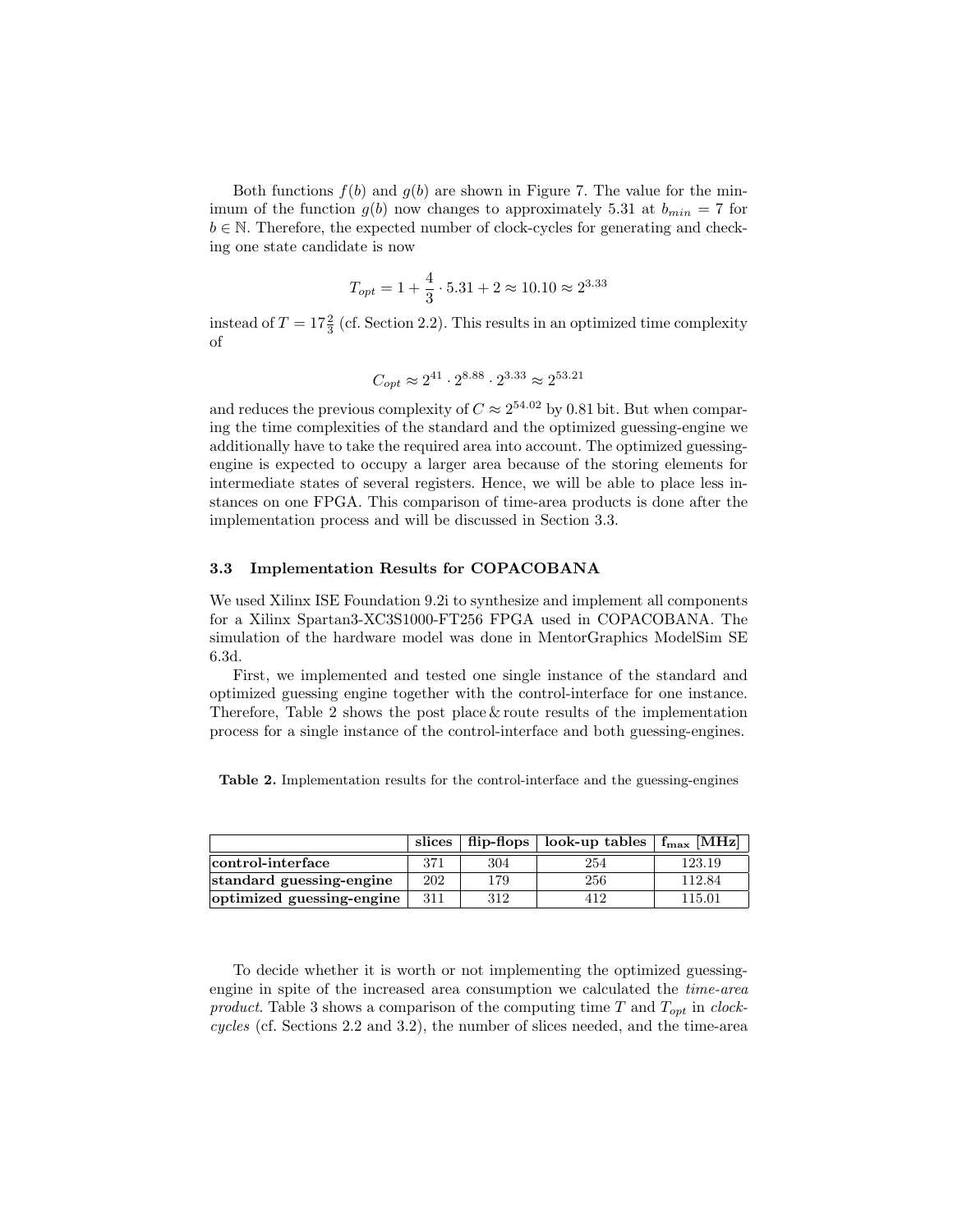product in clock-cycles·slices for our standard and optimized implementation of the guessing-engine. The last row shows the quotient of the values of both designs. The quotient of the time-area products shows an overall improvement of about 12% for one single optimized guessing-engine compared to the standard one. We omitted considering the operating frequencies in the time-area product because both implementations run at nearly the same speed.

|                       | computing-time<br>[clock-cycles] | slices | time-area product<br>$[clock-cycles \cdot slices]$ |
|-----------------------|----------------------------------|--------|----------------------------------------------------|
| $ $ optimized         | 10.10                            | 311    | 3,141.10                                           |
| $ \mathrm{standard} $ | 17.67                            | 202    | 3,568.73                                           |
| optimized<br>standard | 0.57                             | 1.54   | 0.88                                               |

Table 3. Comparison of the implementation results of both guessing-engines

After having tested a single instance of each guessing-engine together with the control-interface on one of the Spartan3-XC3S1000 FPGAs we attempted to maximize the utilization ratio of the available hardware resources. For this purpose, we implemented as many instances as possible of both types of guessingengines with one instance of the control-interface. We were able to place & route 36 instances of the standard engine on one of the target FPGAs. However, the complexity of the control-interface grows with the number of guessing-engines. For 36 such engines the critical path was transfered to the control-interface creating the bottle-neck of the design. Therefore, the achieved maximum frequency of 81.13 MHz was relatively low. So we decided to implement less engines at a higher frequency instead. The best trade-off for the standard guessing-engine was to implement 32 instances at a maximum frequency of  $102.42 \text{ MHz}$ . In case of the optimized guessing-engine we were able to implement 23 instances running at 104.65 MHz. The implementation results of both complete designs are shown in Table 4. Additionally, the available resources of one FPGA are listed, too.

Table 4. Implementation results of the maximally utilized designs

|                                    | slices                   | $_{\rm FFs}$ | ${\rm LUTs}$ | $\mid$ f <sub>max</sub> [MHz] | $f_{\text{test}}$ [MHz] $ $ |
|------------------------------------|--------------------------|--------------|--------------|-------------------------------|-----------------------------|
| 1 control-engine $\&$              |                          |              |              |                               |                             |
| $\circ$ 36 standard                | 6,953 (91\%) $ 10,730 $  |              | 10,576       | 81.85                         | 72.00                       |
| $\circ$ 32 standard                | 6,614 (86 %)   9,636     |              | 9.417        | 102.42                        | 92.00                       |
| $ 0 23$ optimized                  | $7,494$ (98%) 10,141     |              | 10,562       | 104.65                        | 92.00                       |
| guessing-engines                   |                          |              |              |                               |                             |
| $\operatorname{Spartan3-XC3S1000}$ | $[7,680 (100\%)]15,360]$ |              | 15.360       | 300.00                        |                             |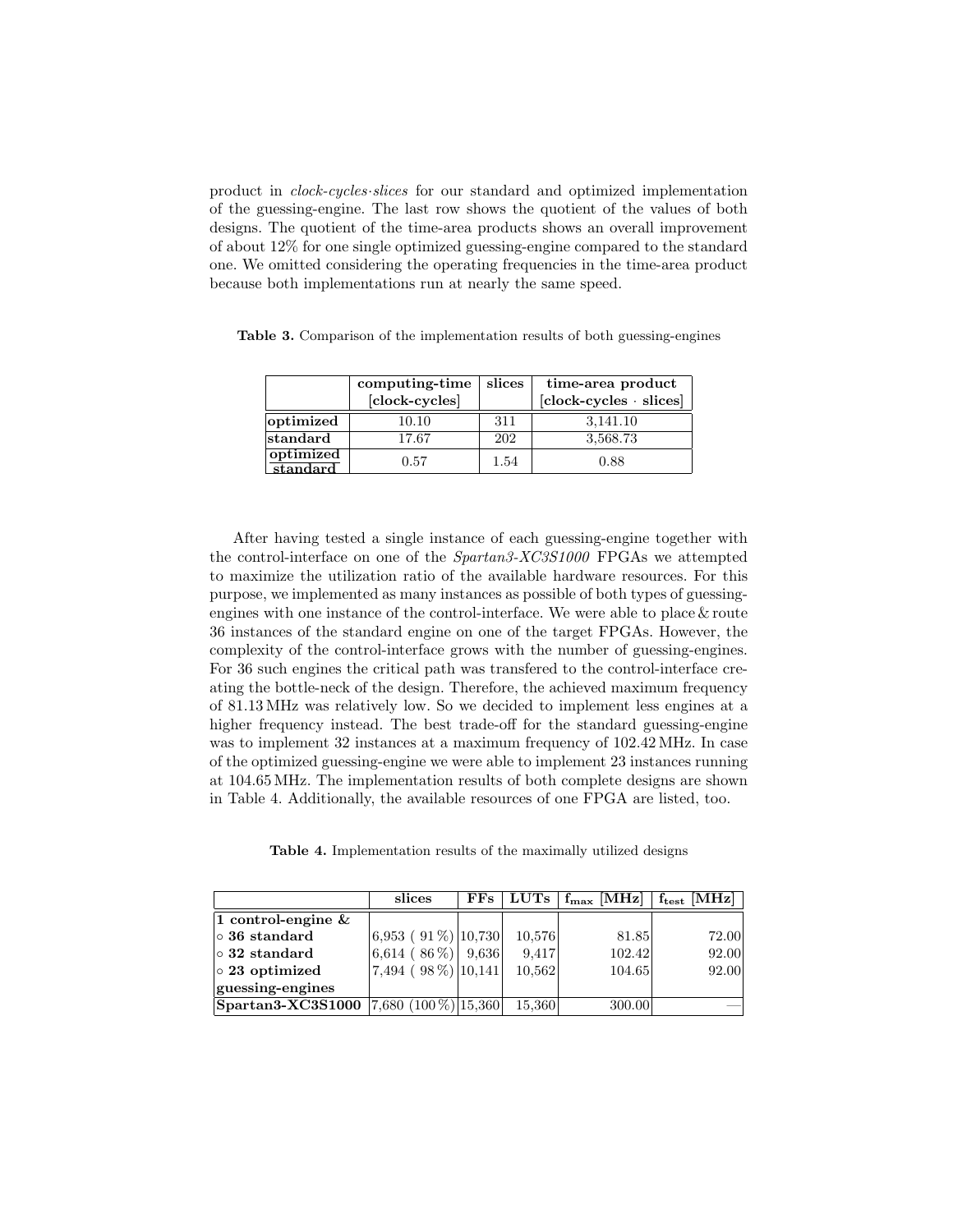Table 4 also shows the frequencies the designs were tested with. Thus, we can calculate a preliminary estimation of the computation time to determine and check all possible state candidates. For the slow design with the standard guessing-engine and a time complexity of  $C = 2^{54.02}$  (cf. Section 2.2) we expect a computation time of

$$
t_{est} = \frac{2^{54.02}}{120 \cdot 36 \cdot 72 \cdot 10^6} \cdot \frac{1}{3600} \text{ h} \approx 16.31 \text{ h}.
$$

This is an estimation for a fully equipped COPACOBANA with 120 FPGAs. In accordance to the previous calculation, the preliminary estimation of the computation time for the smaller but faster standard design (32 instances @ 92 MHz) is  $t'_{est} \approx 14.36$  h. For the optimized guessing-engine (23 optimized instances  $\Omega$  92 MHz) with a time complexity of  $C_{opt} = 2^{53.21}$  we expect a computation time of  $t''_{est} \approx 11.40$  h.

Time measurements of several extended test runs on COPACOBANA showed an average computation time of  $t' = 13.58$  h for the small and fast standard design to perform a complete search for a given 64 bit known keystream. Comparing this result to the estimation of the computing time  $t'_{est}$  shows that the complexity differs only by 0.08 bit from our measurements. The optimized design took an average computation time of  $t'' = 11.78$  h for a full search. This equals a variation of only 0.05 bit between the estimated and the measured computation time. Because these were the computation times for a full search (i.e., the worst case) the expected average time for finding the valid state candidate is 6.79 h for the standard design and 5.89 h for the optimized design, respectively.

# 4 Conclusion

In this paper we presented a guess-and-determine attack on the A5/1 stream cipher running on the special-purpose hardware device COPACOBANA. It reveals the internal state of the cipher in less than 6 hours on average needing only 64 bits of known keystream. We like to stress that our attack is also very attractive with regard to monetary costs which is a significant factor for the practicability of an attack: The acquisition costs for COPACOBANA are about US\$ 10,000. Since COPACOBANA has a maximum power consumption of only 600 W, the attack also features very low operational costs. For instance, assuming 10 cent per kWh the operational costs of an attack are only 36 cents.

We like to note that we just provided a machine efficiently solving the problem of recovering a state of A5/1 after warm-up given 64 bits of known keystream. There is still some work to do in order to obtain a full-fledged practical GSM cracker: To finally recover the session key used for encryption, the cipher still needs to be tracked back from the revealed state to its initial state. Albeit, this backtracking and the extraction of the key can be done efficiently and in a fraction of time on almost any platform. Further technical difficulties will certainly appear when it actually comes to eavesdropping GSM calls. This is due to the frequency hopping method applied by GSM which makes it difficult